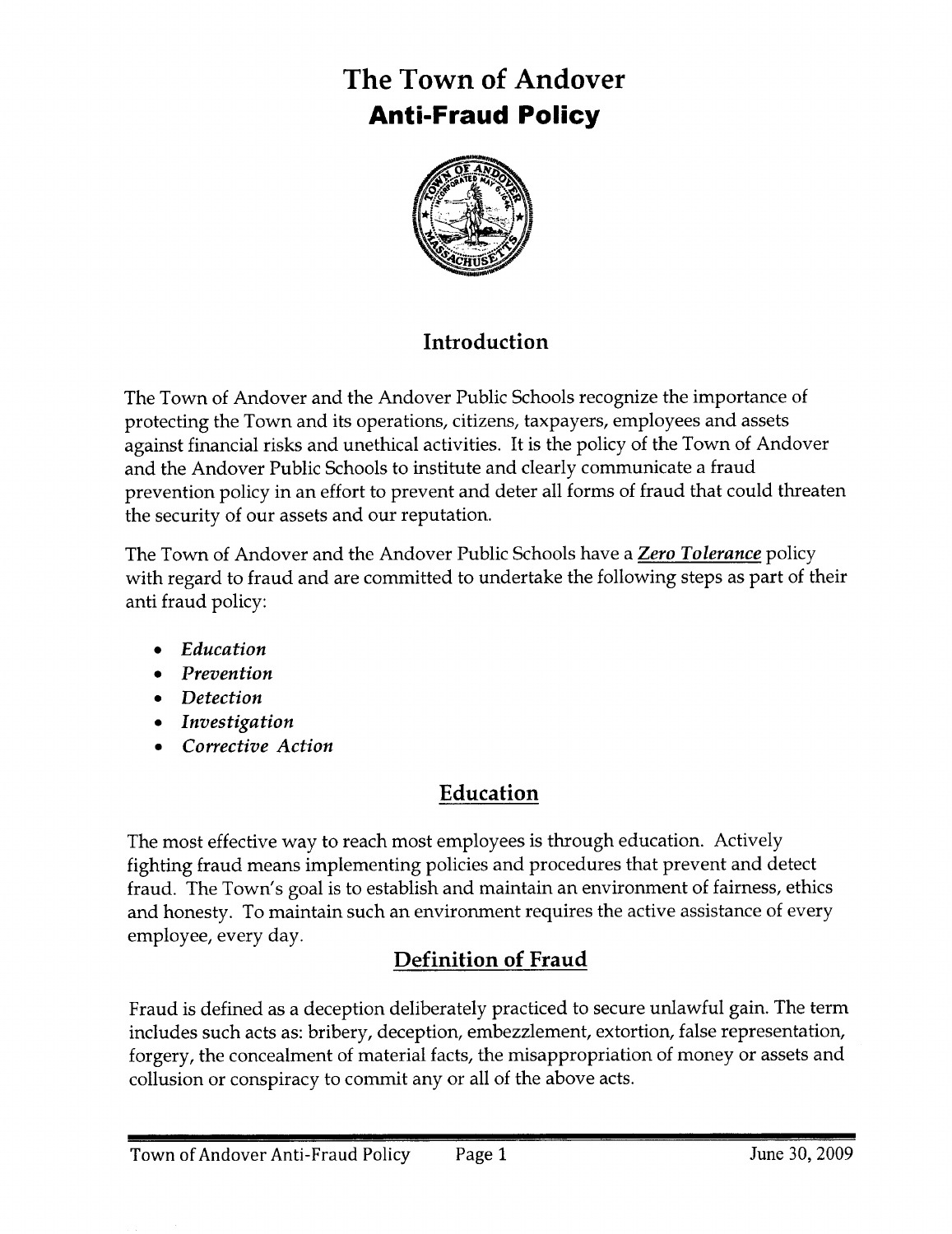#### Reporting of Fraud

The Town recognizes that allegations and concerns about fraudulent activity should be reported to the Town Manager or his/her designee through the established chain of command (department heads, division heads). All employees are encouraged to report any concerns they have or information provided to them about a possible fraudulent act. The Town Manager has the primary responsibility for the investigation of all suspected fraudulent acts as defined in the policy. All cases of suspected fraud will be investigated and appropriate action will be taken

The Andover Public Schools recognizes that allegations and concerns about fraudulent activity should be reported to the Superintendent of Schools or his/her designee through the established chain of command (principals, directors, supervisors). The Superintendent or his/her designee will report allegations of fraud directly to the Town Manager or his/her designee. All employees are encouraged to report any concerns they have or information provided to them about a possible fraudulent act. For reasons of consistency and maintaining a central point of contact, the Town Manager has the primary responsibility for the investigation of all suspected fraudulent acts as defined in the policy. All cases of suspected fraud will be investigated and appropriate action will be taken

### Applicability

This Policy applies to all employees and elected or appointed officials, Town and School, full, part-time and temporary, all Town Board members, Town Committee members and Town Commission members, here and after, referred to as Employees.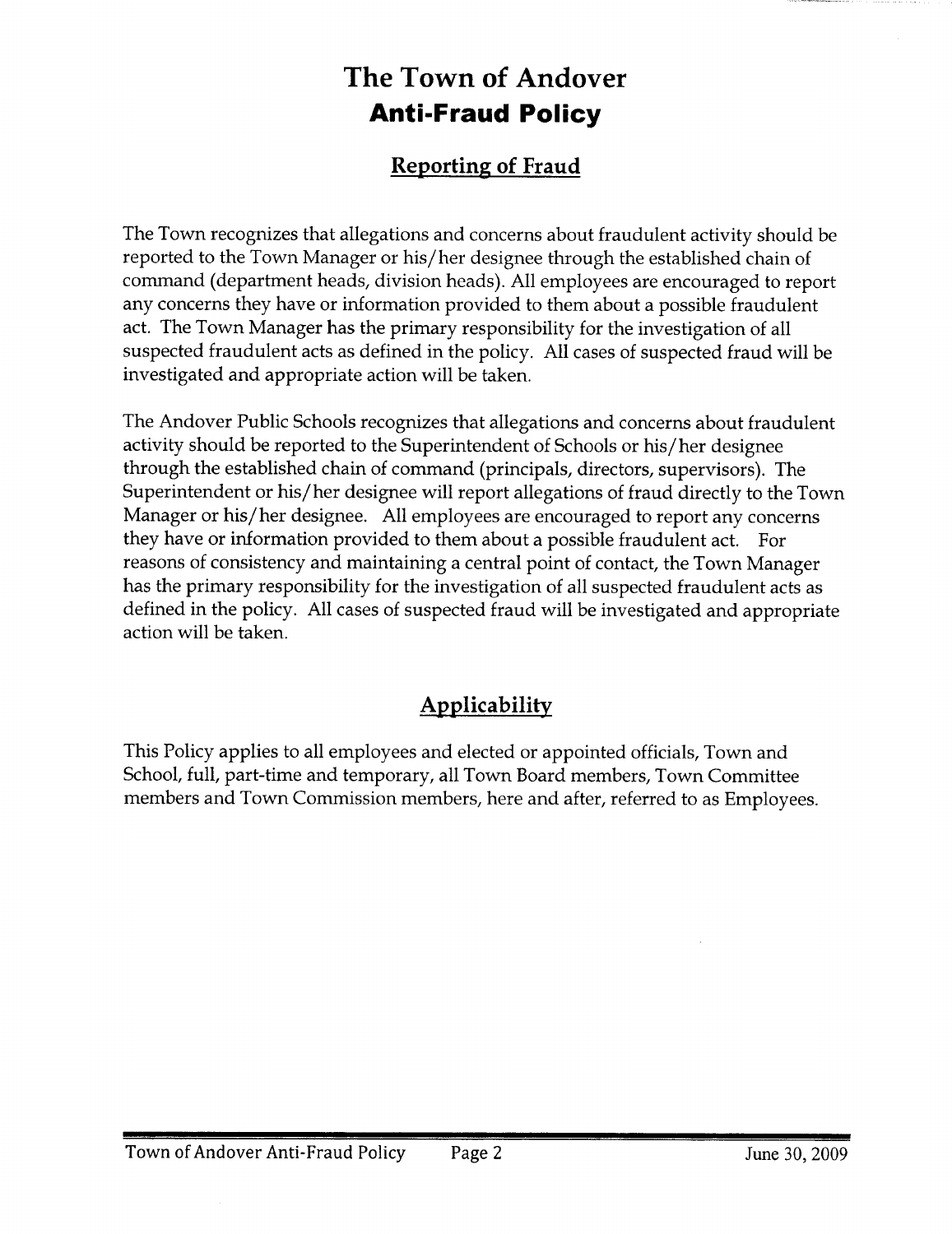Fraud, as defined by this policy, includes any misuse or attempt to misuse a Town asset for personal gain or purposes unrelated to Town business. It may include, but is not limited to

#### Misappropriation of Assets

- Forgery, alteration or misappropriation of cash, checks, bank drafts, promissory notes, securities or any other financial document
- Unauthorized use or disposition of funds or property
- Falsifying timesheets or payroll records
- Falsifying travel expenses and / or utilizing Town funds to pay for personal expenses or for personal benefit
- Theft
- Embezzlement
- Fictitious reporting of receipt of funds
- Falsification of expenses and invoices
- The use or assigning of a Town or School employee on other than Town or School business
- Actions which cause the Town's financial reports and/or records to be inaccurate

#### Profiteering

Offering, giving, soliciting and/or accepting an inducement or reward that may improperly influence the action of an employee of the Town

#### Related Policies

This is a Town policy that is designed to augment Chapter 268A - "The Conflict of Interest Law". It is not intended to replace or preclude it in any way.

This policy will be administered in accordance with Massachusetts General Laws, Chapter 149 Section 185 "Retaliation against employees reporting violations of law or risks to public health, safety or environment; remedies".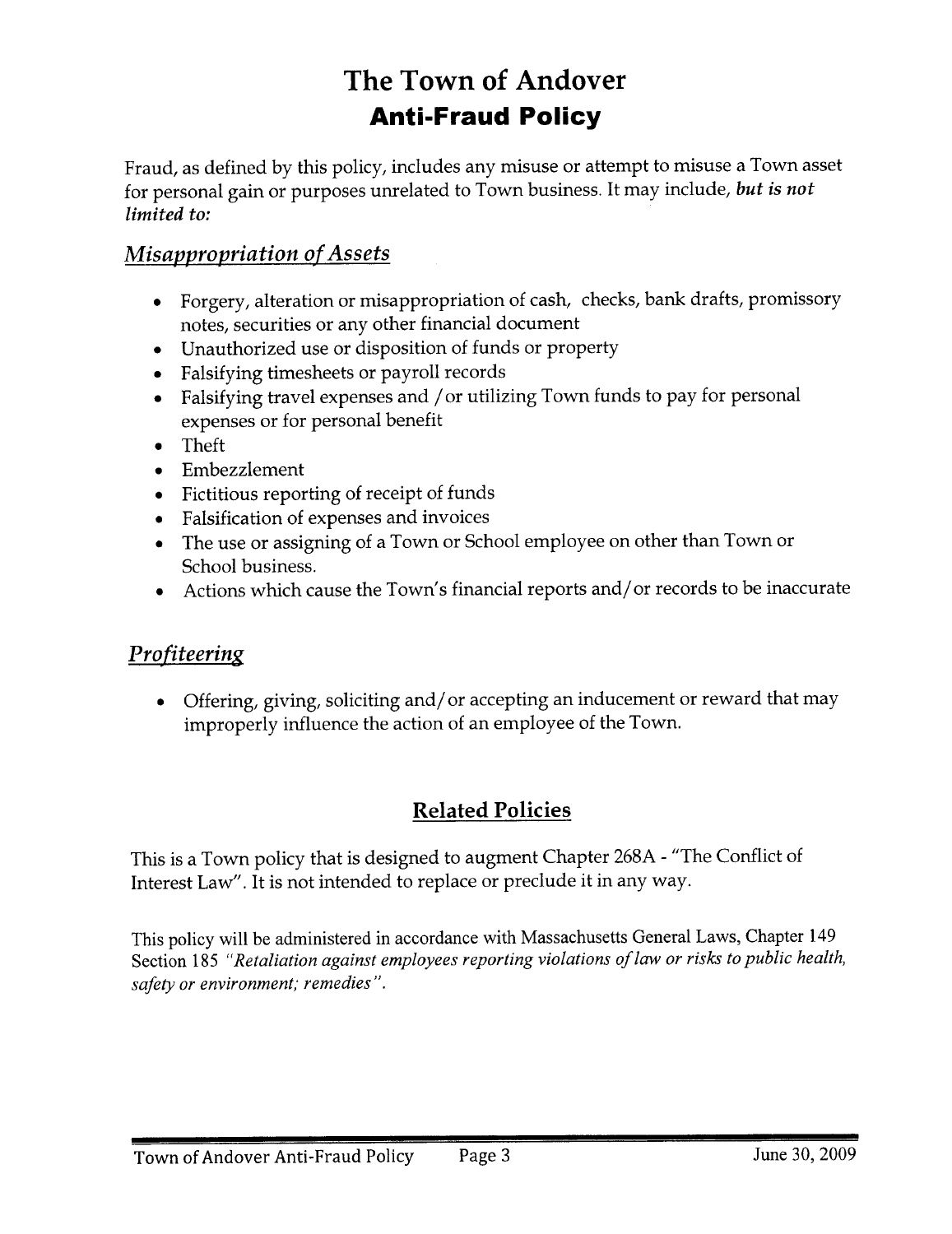## The Town of Andover **Anti-Fraud Policy** Response Program - Town

#### General Policy and Responsibilities - Town

The Town Manager or his/her designee is responsible to investigate any suspected acts of fraud or misappropriation of property. An objective investigation will be conducted of any person group or organization reasonably believed tohave committed fraud regardless of: position, job title, and length of service or relationship with the Town. Division Heads and Department Heads are responsible for instituting and maintaining programs and controls to prevent deter and detect fraud

All employees, upon discovery of any violation of this policy, are encouraged to notify the Town Manager or his/her designee of the violation through the normal chain of command. If the Town Manager determines that corrective action may be provided for internally within the department, then the Division Head and or the Department Head will notify the Town Manager as to the steps taken to correct the violation

The Town Manager or his/her designee has the primary responsibility for overseeing the investigation of all suspected fraudulent acts as defined in this policy. The Town Manager will involve such individuals, but not limited to: the Town Accountant, Town Treasurer, Director of Finance, Town Law Enforcement, Human Resources, Legal Counsel and others deemed appropriate

Upon conclusion of the investigation, the results will be reported to the Town Manager or his/her designee. If there are reasonable grounds to believe that a fraud may have occurred, then the Town Manager will report the incident(s) to the appropriate authorities. Whatever action is taken by such appropriate authorities will not preclude the Town taking disciplinary action where it believes discipline is warranted. Every reasonable effort will be pursued to recover Town assets

#### Procedures for Reporting

Any employee, who reasonably believes that fraud has occurred, is encouraged to notify the Town Manager or his/her designee. In cases where an employee reasonably believes the Town Manager is involved, the employee is encouraged to notify the Town Accountant. If is reasonably believed that the Town Accountant is involved, then the employee is encouraged to notify the Director of Human Resources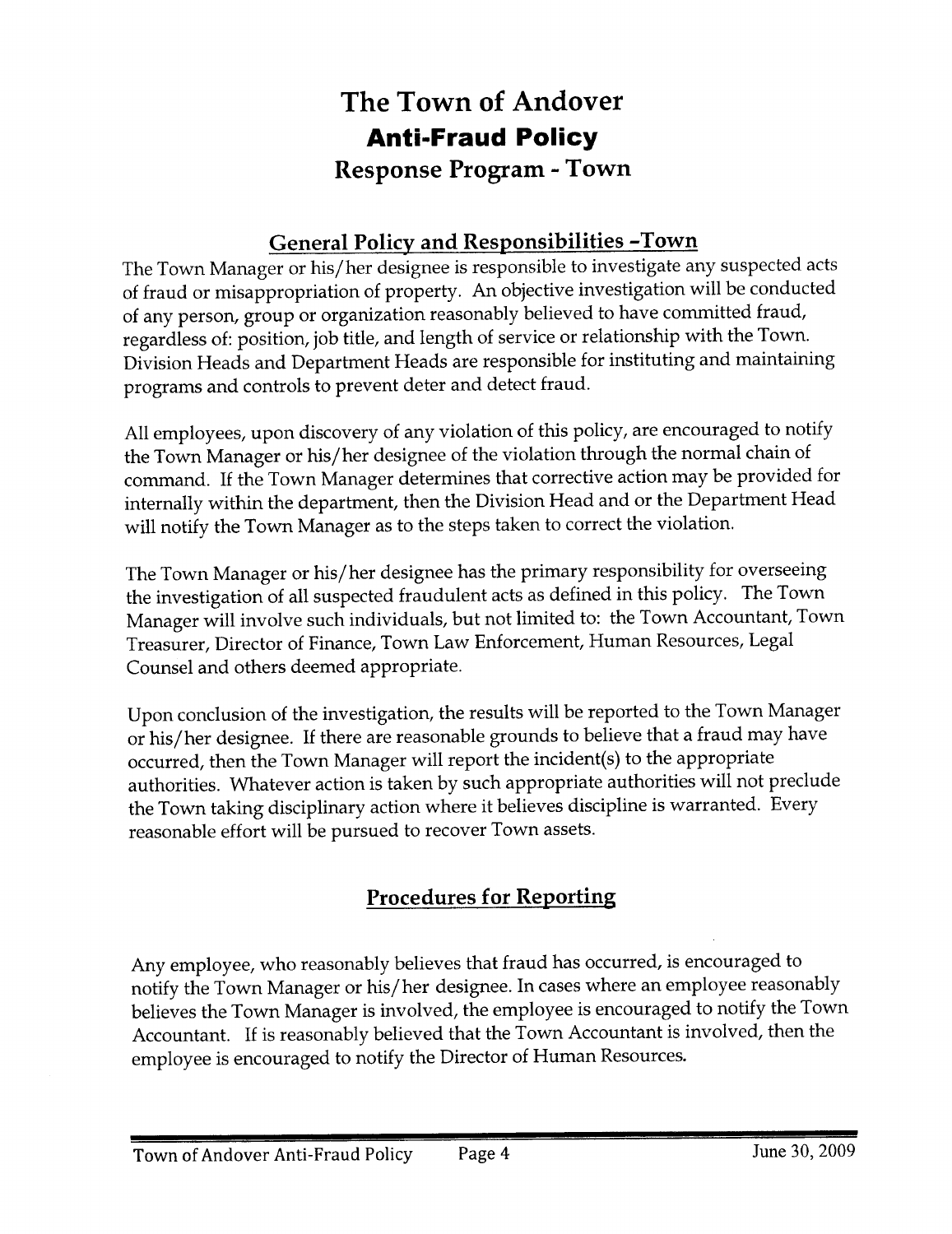## The Town of Andover **Anti-Fraud Policy** Response Program - Town

#### Investigation

Once notification or discovery of a suspected fraud has occurred, then the Town Manager or his/her designee will immediately investigate the suspected fraud. The Town Manager will make every reasonable effort to maintain confidentiality. If the suspected fraud involves the Town Manager is involved in the report of fraud, then the investigation will be conducted by the Town Accountant. If the suspected fraud involves both the Town Manager and the Town Accountant, then the investigation will be conducted by the Director of Human Resources and the appropriate authorities.

### Security of Evidence

Once a suspected fraud is reported, immediate action to prevent the theft, alteration, or destruction of relevant records shall be initiated. The records will be adequately secured until the investigation is complete

### Confidentiality

All participants and all persons questioned in a fraud investigation will keep the details and results of the investigation confidential so as not to violate an individual's expectation of privacy

### Personnel Actions

If a suspicion of fraud is substantiated by the investigation, then the Town Manager or his/her designee shall take disciplinary action, up to and including dismissal and appropriate legal measures. Such disciplinary action may be taken independent of any findings and conclusions reached by any appropriate authority to which the fraud allegations are reported

If an allegation is made predicated upon the reasonable belief that <sup>a</sup> violation has occurred, but it is not confirmed by the investigation, then no action will be taken against the originator. If however, the allegation is made and predicated without the reasonable belief that a violation has occurred, then appropriate disciplinary action may be taken against the individual making the false allegation up to and including termination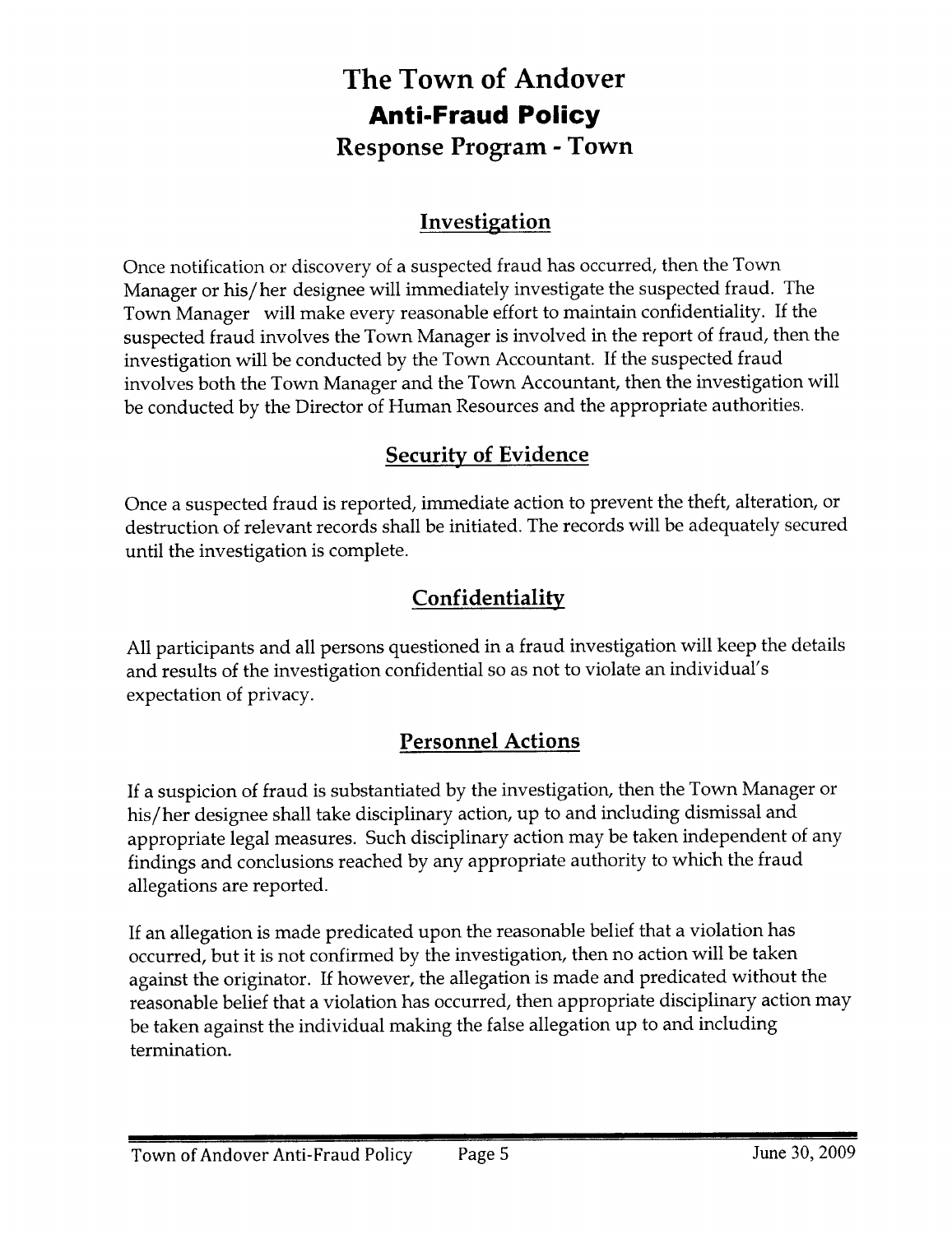## The Town of Andover **Anti-Fraud Policy** Response Program - School

### General Policy and Responsibilities - School

The Town Manager or his/her designee is responsible to investigate any suspected acts of fraud or misappropriation of property. An objective investigation will be conducted of any person, group or organization reasonably believed to have committed fraud regardless of: position, job title, and length of service or relationship with the Town.

All Andover Public School Employees, upon discovery of any violation of this policy, are encouraged to notify the Superintendent of Schools or his/her designee of the violation through the normal chain of command. The Superintendent or his/her designee will report all allegations of fraud to the Town Manager. If the Superintendent or the Town Manager determines that corrective action may be provided for internally within the department, the Superintendent will notify the Town Manager as to the steps taken to correct the violation

The Town Manager or his/her designee has the primary responsibility for overseeing the investigation of all suspected fraudulent acts as defined in this policy. The Town Manager will involve such individuals, but not limited to: the Town Accountant, School Superintendent, Town Treasurer, Director of Finance, School Business Manager, Town Law Enforcement, Human Resources, Legal Counsel and others deemed appropriate

Upon conclusion of the investigation, the results will be reported to the Town Manager or his/her designee and the School Superintendent or his/her designee. If there are reasonable grounds to believe that a fraud may have occurred, then the Town Manager will report the incident(s) to the appropriate authorities. Whatever action is taken by such appropriate authorities will not preclude the Town or the Public Schools taking disciplinary action where they believe it is warranted. Every reasonable effort will be pursued to recover Town and/or School assets.

### Procedures for Reporting

Any Andover Public School employee, who reasonably believes that fraud has occurred, is encouraged to notify the Superintendent of Schools or his/her designee. In cases where an employee reasonably believes the Superintendent is involved, the employee is encouraged to notify the Town Manager. If is reasonably believed that the Town Manager is involved, then the employee is encouraged to notify the Director of Human Resources.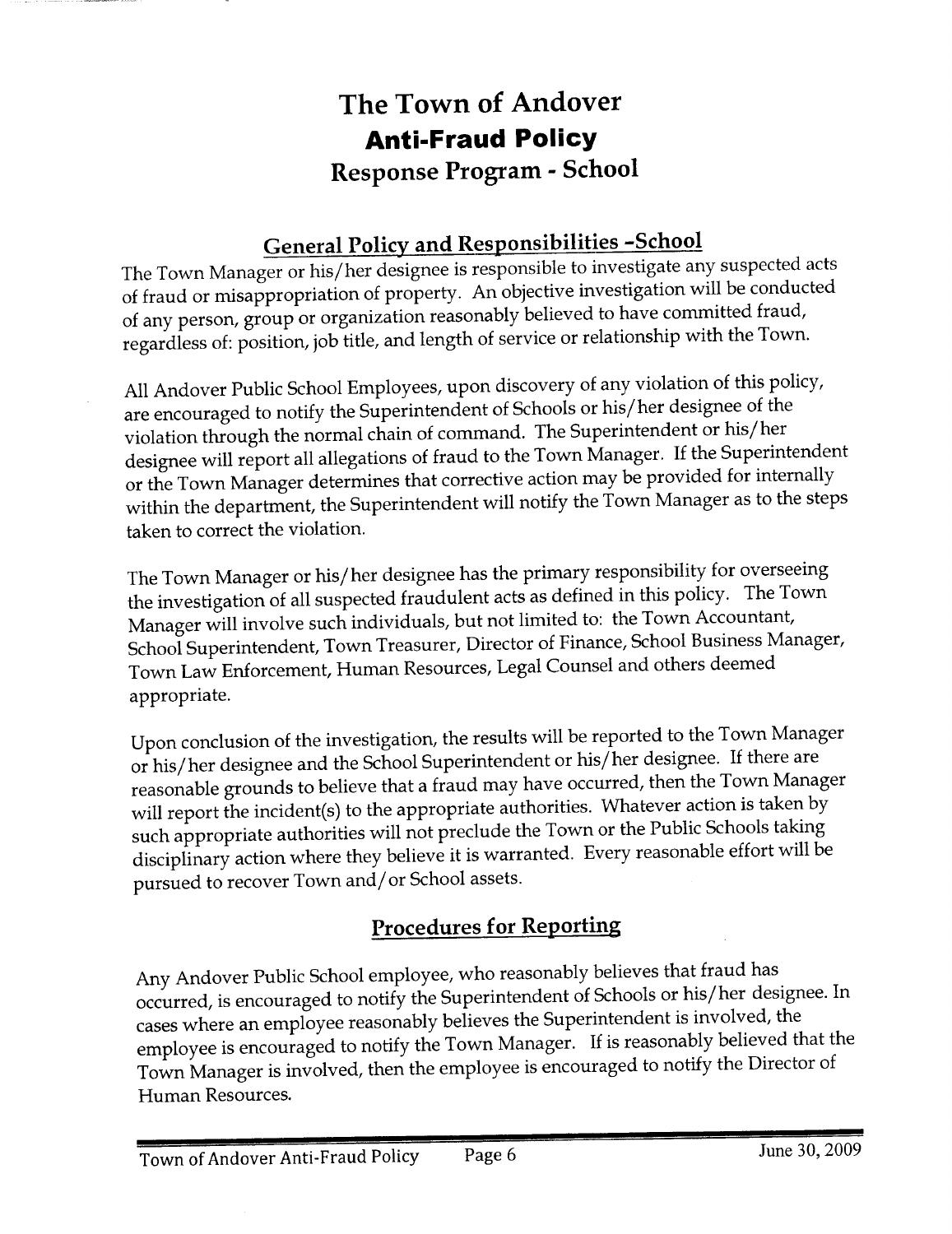## The Town of Andover **Anti-Fraud Policy** Response Program - School

#### Investigation

Once notification or discovery of a suspected fraud has occurred, then the Town Manager or his/her designee will immediately investigate the suspected fraud. The Town Manager will make every reasonable effort to maintain confidentiality. Where the Town Manager is involved in the report of fraud, then the investigation will be conducted by the Town Accountant. Where both the Town Manager and Town Accountant are involved in the report of fraud, then the investigation will be conducted by the Director of Human Resources and the appropriate authorities.

### Security of Evidence

Once a suspected fraud is reported, immediate action to prevent the theft, alteration, or destruction of relevant records shall be initiated. The records will be adequately secured until the investigation is complete

### Confidentiality

All participants and all persons questioned in <sup>a</sup> fraud investigation will keep the details and results of the investigation confidential so as not to violate an individual's expectation of privacy

### Personnel Actions

If a suspicion of fraud is substantiated by the investigation after conferring with the Town Manager or his/her designee, then the Superintendent of Schools or his/her designee shall take disciplinary action, up to and including dismissal and appropriate legal measures. Such disciplinary action may be taken independent of any findings and conclusions reached by any appropriate authority to which the fraud allegations are reported

If an allegation is made predicated upon the reasonable belief that a violation has occurred, but it is not confirmed by the investigation, then no action will be taken against the originator. If however, the allegation is made and predicated without the reasonable belief that a violation has occurred, then appropriate disciplinary action may be taken against the individual making the false allegation up to and including termination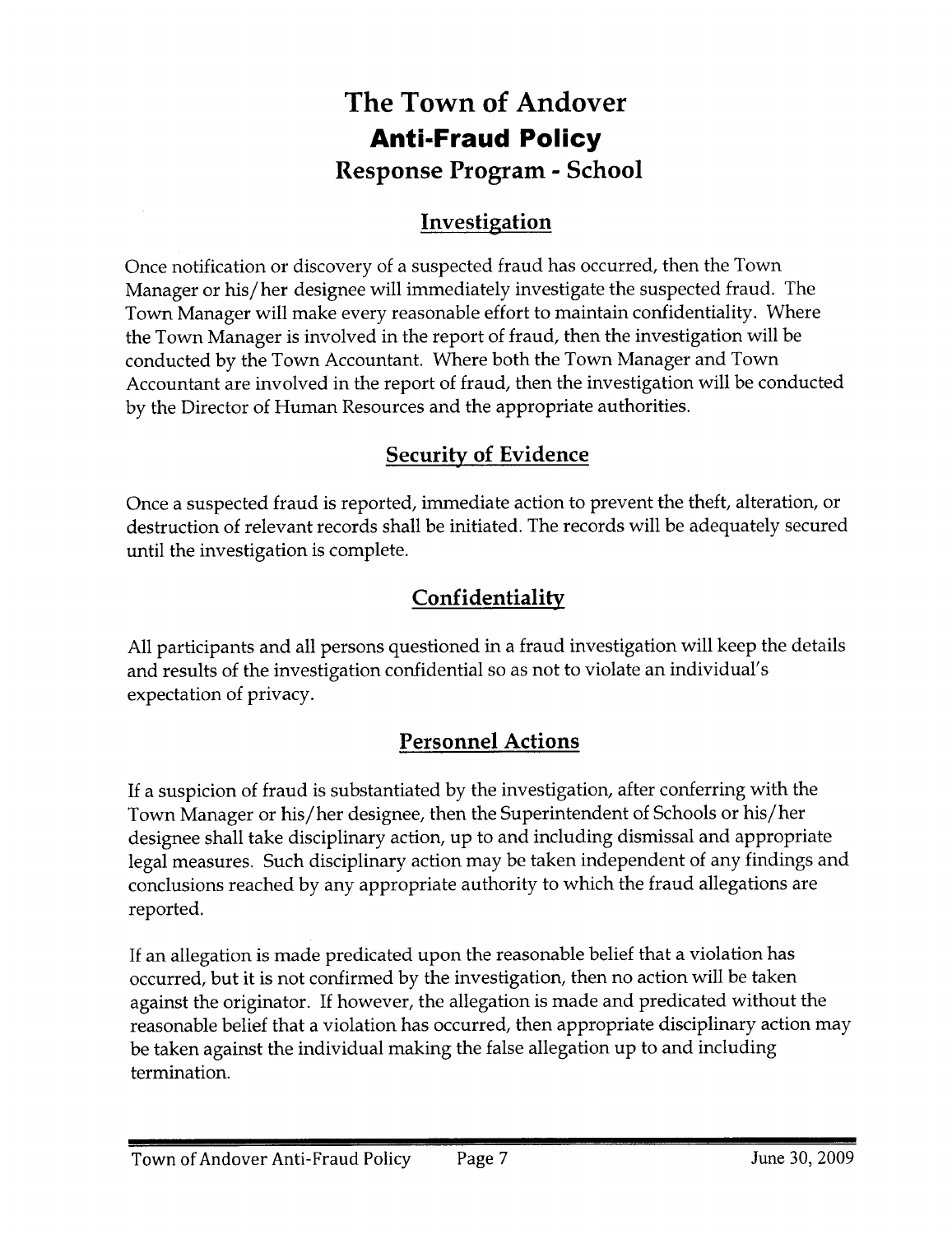### The Town of Andover **Anti-Fraud Policy Dissemination**

A copy of the Anti-Fraud Policy will be distributed to all existing and new employees. Your signature acknowledges receipt of the Policy.

> Approved by the Board of Selectmen June 8, 2009 Approved by the School Committee June 9, 2009

<u>andia Pi</u>

Dr. Claudia Bach, Superintendent of Schools dald S. Stapczyński, 1 lánager